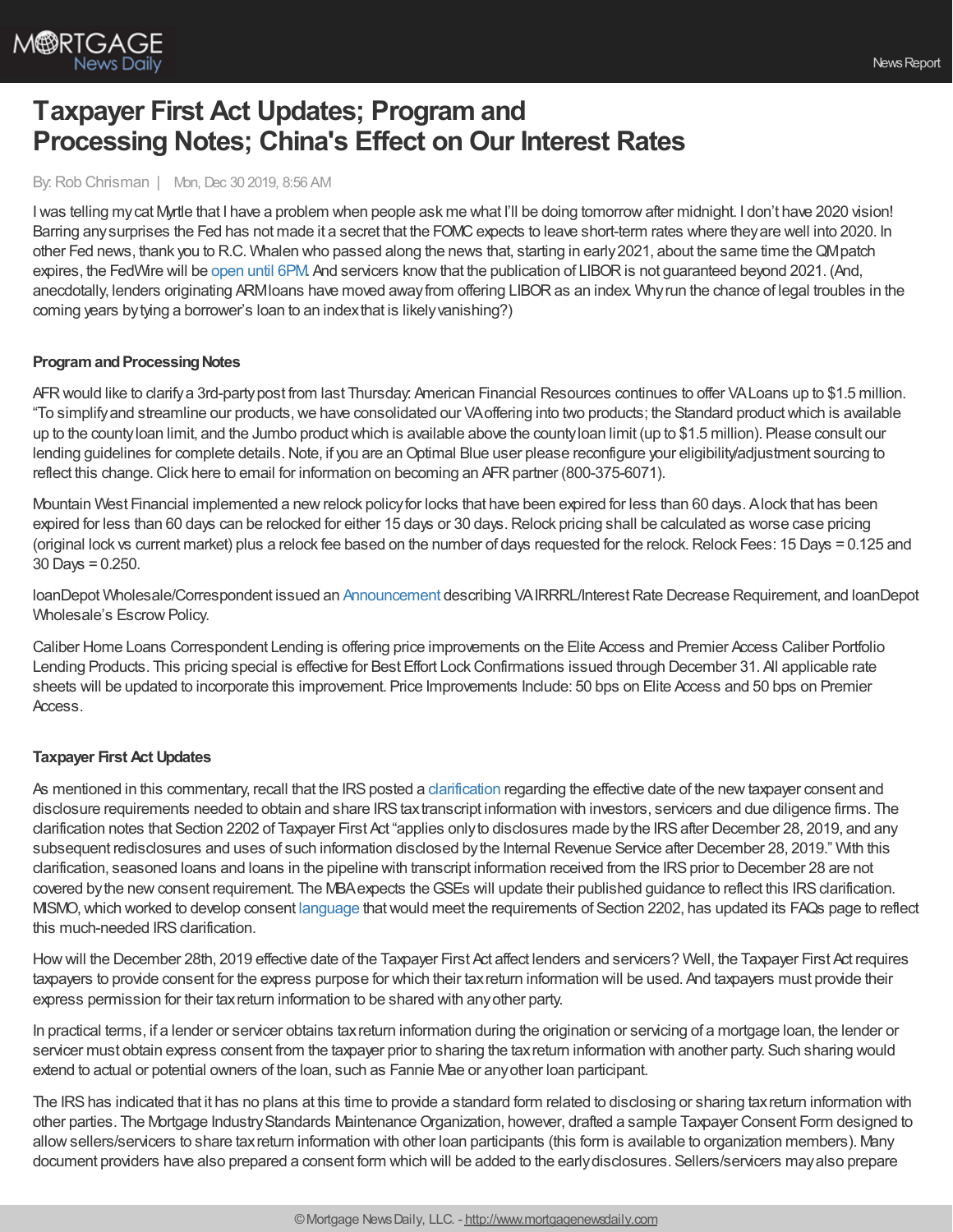

their own taxpayer consent form, as long as the form provides the purpose for which the taxreturn information will be used and provides the seller/servicer with express permission to share tax return information in accordance with the law.

The Internal Revenue Service has posted newinformation on its website that helps clarifythe application of Section 2202 of the Taxpayer First Act (Act): "Section 2202 of the Taxpayer First Act applies onlyto disclosures made bythe Internal Revenue Service after December 28, 2019, and anysubsequent redisclosures and uses of such information disclosed bythe Internal Revenue Service after December 28, 2019." Review the information on this IRS page under the topic "Limit on redisclosures of consent-based disclosures (Section 2202)."

Freddie Mac issued Guide Bulletin [2019-25](http://app.infofreddiemac.com/e/er?s=325135053&lid=6617&elqTrackId=002D17845AB8AAB6691DE33F1CD6EF6A&elq=a7302d296708497181a45a079f06dd86&elqaid=7603&elqat=1) reflecting that if a signed consent form is required under the Taxpayer First Act, a signed copy must be maintained in the mortgage file. Whether the Seller is required to obtain the consent form is based on the language in the Act and not on the settlement date of the mortgage. Freddie Mac has updated its [FAQs](http://app.infofreddiemac.com/e/er?s=325135053&lid=6597&elqTrackId=4E73BD157299D5E8EDCA13F48473460E&elq=a7302d296708497181a45a079f06dd86&elqaid=7603&elqat=1) related to borrower consent under the Act for additional information.

Fannie Mae issued an [Updated](https://www.fanniemae.com/content/announcement/ntce121619.pdf?utm_campaign=ssn-sell2019iss&utm_source=sfsfmc&utm_medium=email&utm_content=eml-noa-121819b-o-n&utm_term=b2b) Notice, replacing its November 6th Notice, regarding a provision of the Taxpayer First Act.

loanDepot Wholesale/Correspondent issued an [Announcement](https://portal.ldwholesale.com/portaldocs/yoda/wholesale/LDW_WNTW_12_23_19.pdf) that speaks to State Required Disclosure Matrix, Sallie Mae CreditCard Liabilities, Freddie Mac Bulletin 2019-20 and the Taxpayer First Act.

AmeriHome added new Seller Guide section, 10.1.8: Foreign Language and Foreign Currency Loan File Documentation. It clarifies AmeriHome requirements when loan file documentation is provided in a foreign (non-English) language or in foreign (non-U.S. dollar) currency. In addition,

Seller Guide Section 10.5.6: Tax Return and W-2 Transcripts has been updated to include the Taxpayer First Act requirements.

There is a lot of buzzwith regards to the Taxpayer First Act (TFA), especiallyas implementation deadlines are approaching thatwill affect lenders—in particular Sect 2201/2202. Although the IRS has not made a formal announcement on the new rollout date, here is a recent update to Section 2201 regarding the additional user fee to process 4506Ts: The IRShas delayed the January1, 2020 rollout date for the new additional 4506-T user fee until further notice.

[Click](https://www.srv1st.com/post/update-to-taxpayer-first-act-hr-3151-section-2201-2202) here to learn more on the IRS transaction fee increase from \$2.00 per each tax year to \$3.00 per each tax year mandated by the Taxpayer First Act, Section 2201. The IRS will issue a formal announcement to IVES vendors when an implementation date has been decided.

The PennyMac Correspondent Group has posted a new announcement: 19-70: Updated Taxpayer First Act Consent Form.

Effective December 28th, Wells Fargo Funding will require the taxpayer consent on all Loans, regardless ofwhether taxreturn information is required. This applies to Delegated and Non-Conforming Correspondent Credit Underwrite (CCU) Loans with Notes dated on and after December 28, 2019 and Prior Approval Credit Packages received on and after December 28, 2019.

Effective for loans with a Note date on or after December 18th, to conform to the Act and Agencyrequirements Fifth Third will require a signed borrower consent form on all loan files. Usage of a specific form is not required, however the form provided must include the borrower's name and signature along with a statement giving express permission to share their taxinformation. Additionally, for loans selected for either a pre-purchase or post-purchase qualitycontrol reviewwith a Note date prior to December 18th the borrower consent must be provided if not alreadyin the file.

## **Capital Markets**

Markets around the globe breathed a sigh of reliefwith positive November PMI readings out ofChina but have been **holdingtheir breath awaitinganypositive news onthe trade front**, as the well-being of the second largest economyin the world (behind the U.S.) has serious implications on the global financial landscape. China's importance in the global economy has risen significantly over the past few decades. In 1988, China took in less than 2 percent of the world's exports, and was responsible for producing only 2 percent of the world's imports. In 2018,China's absorption of the rest of the world's exports grewto 10 percent and it supplied around 14 percent of the goods that the rest of the world imported, becoming a significant player in global trade flows in a relativelyshort period of time.

Although the country's financial interactions with the rest of the world have also grown meaningfully, China does not have the same heft in the global financial system as it does in the global economic system. Its use of capital controls has restrained its financial integration with the rest of the world, limiting foreign amounts of direct financial exposure to China. From the earliest available data in 2004, foreign holdings of Chinese assets have grown from less than \$700 billion to more than \$5 trillion in 2018. But compare that with China's ownership of foreign assets, more than \$7 trillion last year versus foreigners owning \$35 trillion worth of American assets (American's alone hold more than \$25 trillion of foreign assets), and you get a sense of the discrepancy. Foreigners also have more exposure to the